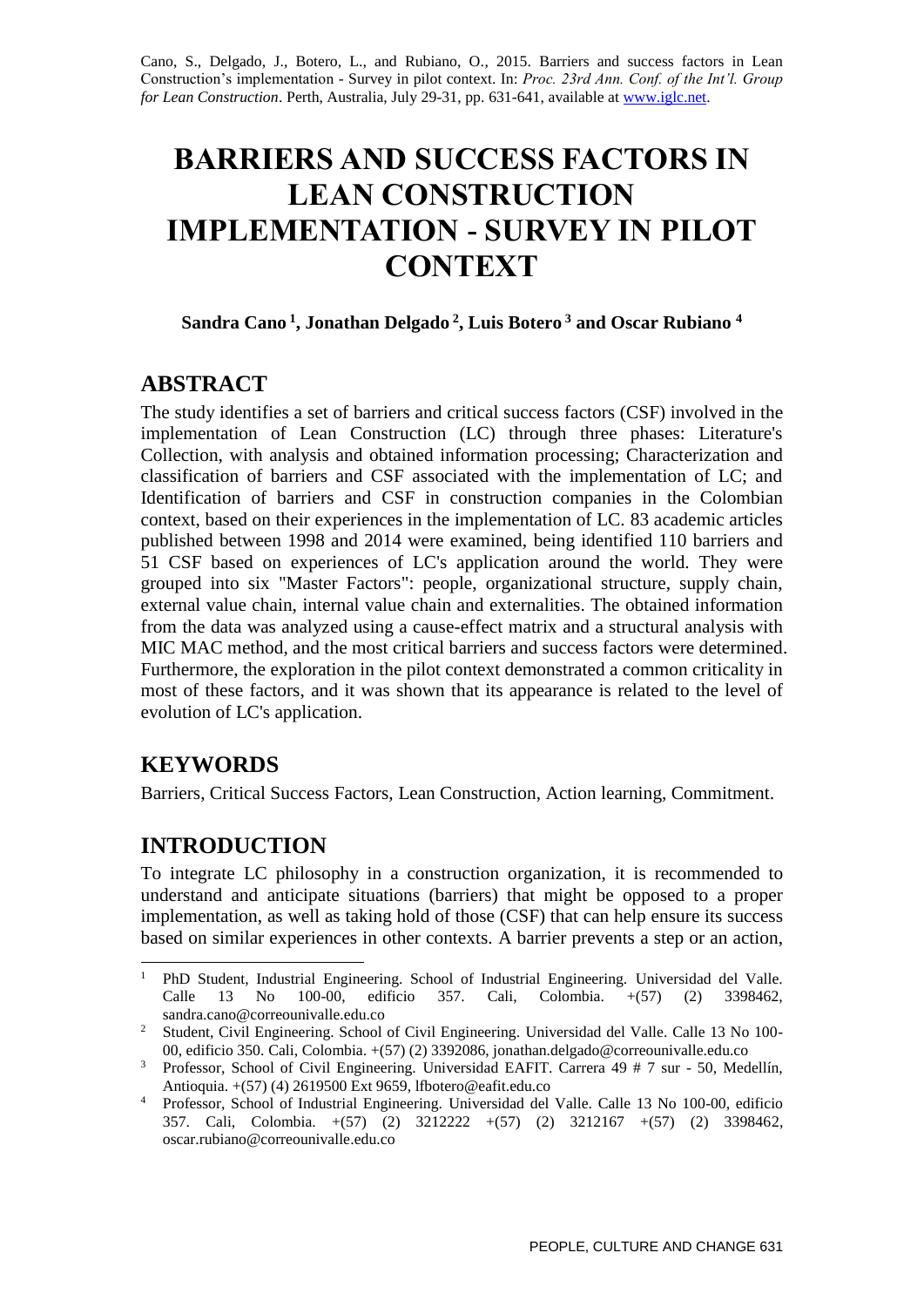while a success factor is something that must occur — or that must not happen — to achieve the objectives, this factor becomes critical if its compliance is absolutely necessary for achieving those objectives. These situations are presented internally and externally in the organization and the project, and understanding them is of maximum importance to propose actions to contribute to forewarn their occurrence or to mitigate their impact in terms of barriers, and in another sense, to provide a guide towards strengthening those conditions that contribute to the successful implementation of LC using the CSF.

### **BARRIERS AND SUCCESS FACTORS IN LC**

#### **RESEARCH RETHOD**

Primarily the search was conducted in the database of the International Group for Lean Construction - IGLC (www.iglc.net) with references from 1996 until the present year. This database presents a complete collection of publications in LC, thus this was the main reason to select it as the most important source for this research.

The bibliographic references were complemented with databases such as ScienceDirect, Emerald, and SpringerLink. Because the literature and research on the topic LC is huge, especially on the above databases, the search was delimited using keywords (filters) as: "barriers in the implementation", "obstacles", "difficulties", "hurdles", "hindrances", and "critical success factors". The search was directed to Google Scholar to finish this first stage of information gathering. The obtained articles were classified according to the publication year.

In the next phase of research, it was paid much attention to the quotations of authors and references of each article on the subject of barriers and success factors. The cited articles were looked again at the already suggested databases. This procedure was performed repeatedly and with each of the found articles, applying inclusion and exclusion criteria to complete the list for the study.

It was necessary to undertake an exclusion process of articles, which were not so relevant for this project. Exclusion criteria were: general publications and articles focusing on the implementation of Lean Manufacturing. Only documents in English and some in Spanish language were taken into account. The most important inclusion criterion was to select articles that clearly express the different obstacles or CSF that impact the implementation of LC, which have been documented in cases from different parts of world in construction projects.

#### **DATA PROCESSING**

Classification of the selected articles was done, summarizing the most important and relevant aspects to the research, especially the list of barriers and/or success factors identified by different authors. Furthermore it was took into account the author or authors, the country in which it was developed, the publication year, the identification method of factors, the used classification or categorization system, characterization of concepts, and the analysis and final discussions of each author.

When the total quantity of articles was revised, it was completed a list of critical factors of each of the collected publications. Afterwards it was consolidated a list that would group all barriers and success factors. For each factor was written the source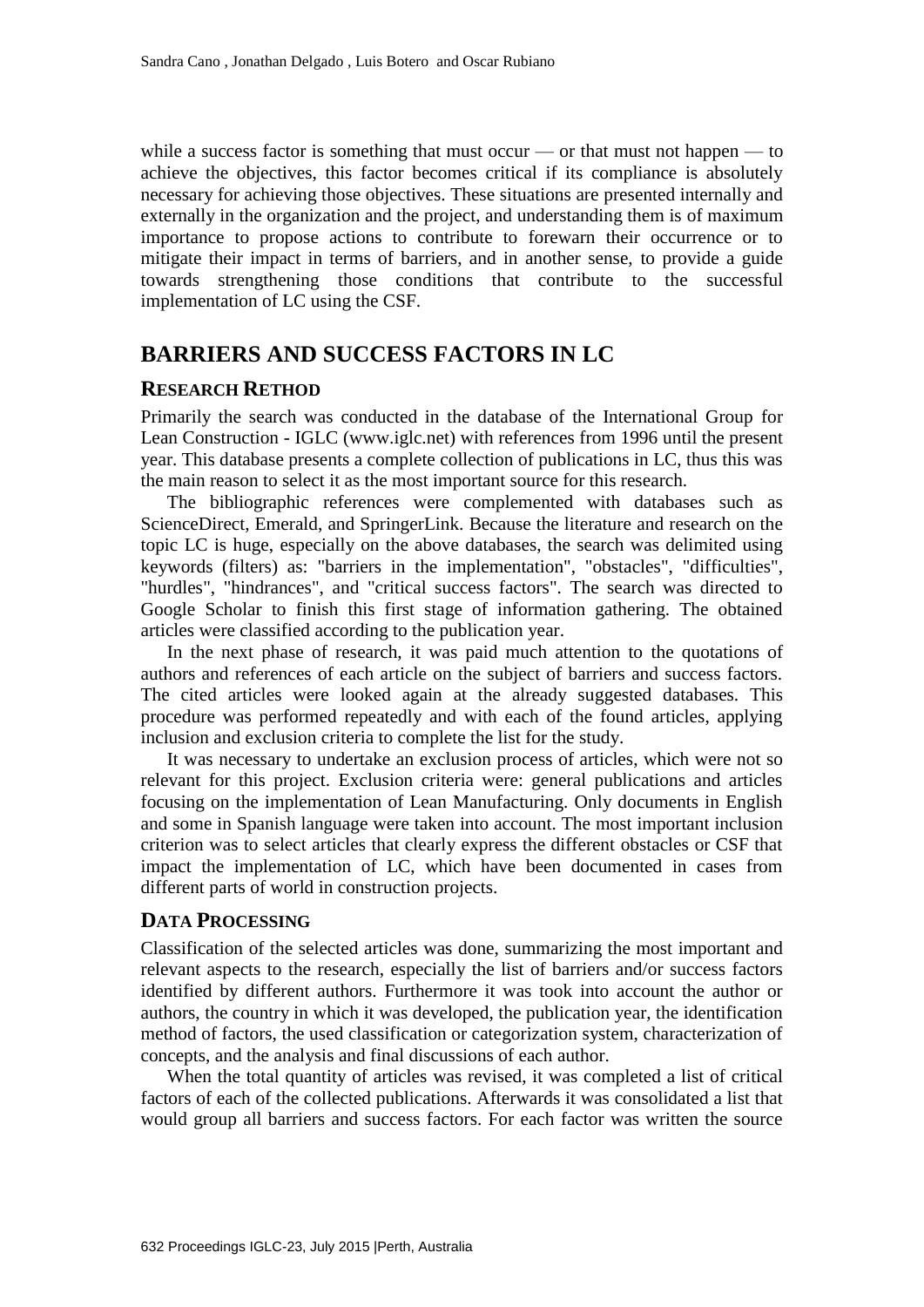from which was obtained, the author who described it, and the quantity of different places where it has been also identified.

#### **SEARCH RESULTS**

During the literature review, it was identified 110 barriers and 51 CSF. The situations encountered were documented from 83 academic articles published between 1998 and 2014 (in this article only 26 references are presented), based on experiences in applying LC in the construction industry within countries such as China (Pheng and Shang, 2011; Shang, et al., 2014), United Kingdom (Bashir, et al., 2010; Sarhan and Fox, 2012; Sarhan and Fox, 2013), Vietnam (Khanh and Kim, 2013), Malaysia (Abdullah, et al., 2009; Jeni, Luthfi and Akasah, 2013; Marhani, et al., 2013), Mexico (Cervero-Romero, et al., 2013), Nigeria (Olatunji, 2008; Ahiakwo, et al., 2012), Dominican Republic (Senior and Rodriguez, 2012), Ghana (Ayarkwa, et al., 2005; Ayarkwa, Agyekum and Adinyira, 2011), Brazil (Viana, et al., 2010), Middle East (Alsehaimi, Tzortzopoulos and Koskela, 2009), Uganda (Alinaitwe, 2009), Germany (Johansen and Walter, 2007), USA (Haupt and Whiteman, 2004; Kim and Park, 2006; Hamzeh, 2011; Pekuri, et al., 2012), Singapore (Dulaimi and Tanamos, 2001), Chile (Alarcon and Diethelm, 2001; Alarcon and Seguel, 2002; Alarcon, et al., 2005), Finland (Pekuri, et al., 2012), and Lebanon (Gherbal et al., 2012).

# **CHARACTERIZATION AND CLASSIFICATION OF FACTORS**

According to the definition and characteristics of each identified factor, the barriers are grouped into the Master Factors and categories, and improvement measures relating them to the identified CSF are presented.

#### **MASTER FACTORS**

**People:** Related to people who are involved or participate in construction projects. This group was separated into four categories: 1. Education and training, 2. Top Management, 3. Operation, and 4. Attitude and culture.

**Organizational structure:** aspects related to the structure of the organization, means or procedures necessary to achieve organizational goals, the flow or resource management, interrelated systems within the organization, among others. The categories of this group are: 1. Philosophy, 2. Resources, and 3. Structure.

**Supply Chain:** Supply chain involves all parties directly or indirectly to satisfy a customer. The aim of the supply chain is to maximize the global generated value. This consists of four categories: 1. Management, 2. Resources, 3. Technical aspects, and 4. Processes and systems.

**Internal value chain:** All processes, procedures and stages that include planning and control of project's development, in this case, of construction. There are three categories in this section: 1. Management, 2. Planning, and 3. Control.

**External management and value chain:** The value chain describes the full range of activities that are required to bring a product or service from conception, through the different stages of production, delivery to final consumers, and until final disposal after use.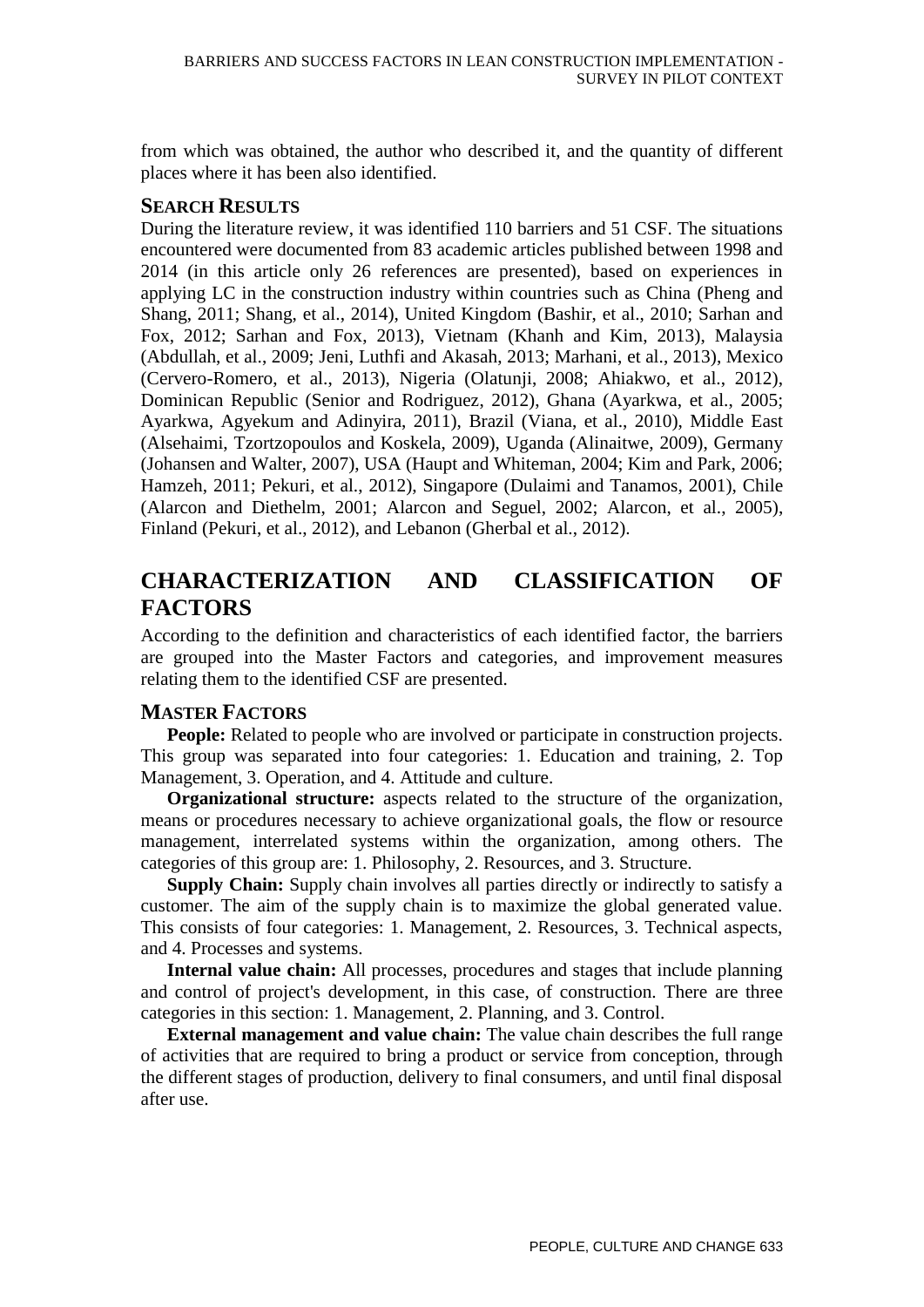**Externalities:** Those aspects that impact the project's development and as well as the LC's implementation as external factors. Three categories are distinguished: 1. Government, 2. Construction's nature, and 3. Other.

### **OVERCOMING WAYS**

Ways to overcome barriers are influenced by local conditions of the industry, development and evolution of LC within construction companies (maturity), criticality and relevance of each of the identified situations, among others. A set of CSF is used as elements which are opposed to the identified barriers as an efficient manner to overcome or minimize their impact on the LC's implementation in construction projects.

**People:** Includes appropriate training and education, comprehensive understanding of the Lean philosophy, closer relationship between academia and industry, support and commitment from the top management, effective leadership, clear definition of roles, responsibilities, functions and levels of authority, selection and development of the right people, collaboration, inclusion of specializing in LC professionals, promises with commitment, motivated people to change, honesty and trust between project participants (transparency), discipline, respect for authority and deep aversion to waste.

**Organizational structure:** Comprises setting process goal in the short and long term, full implementation of the selected LC tools, incorporation of pilots testing, more focus and attention to customer needs, a holistic perspective, and solution of root problems. Management must provide adequate resources to support cultural transformation, have a mentality of order and active participation of all stakeholders in the organization. A balance of the interests of all participants, constitution of an improvement committee responsible for the implementation, incorporation of lessons learned, sharing information appropriately, improvement of coordination and cooperation, and reduction of hierarchical levels.

**Supply Chain:** Includes ensure an effective and open communication, establish closer and collaborative relations with suppliers, customers and consultants; to support the thinking transformation, working methods, promoting integration, coordination, and cooperation. Standardize and ensure complete and accurate designs. Establish an incentive system, awareness that the right process will produce the correct result.

**Internal value chain:** It aims to establish a better management of the production chain, employing an effective and open communication, better coordination and cooperation, a clear methodology and management processes. Establish a solid plan of action of extensive planning with enough anticipation.

**External value chain:** Comprises improvement of comprehension and understanding of the same administration and value chain, it is necessary to develop a system of training and education for those involved in its management.

**Externalities:** Includes an establishment of an adequate system of risk management that encourages more participation of all stakeholders, and an appropriate contractual agreement that balances the interests of all participants.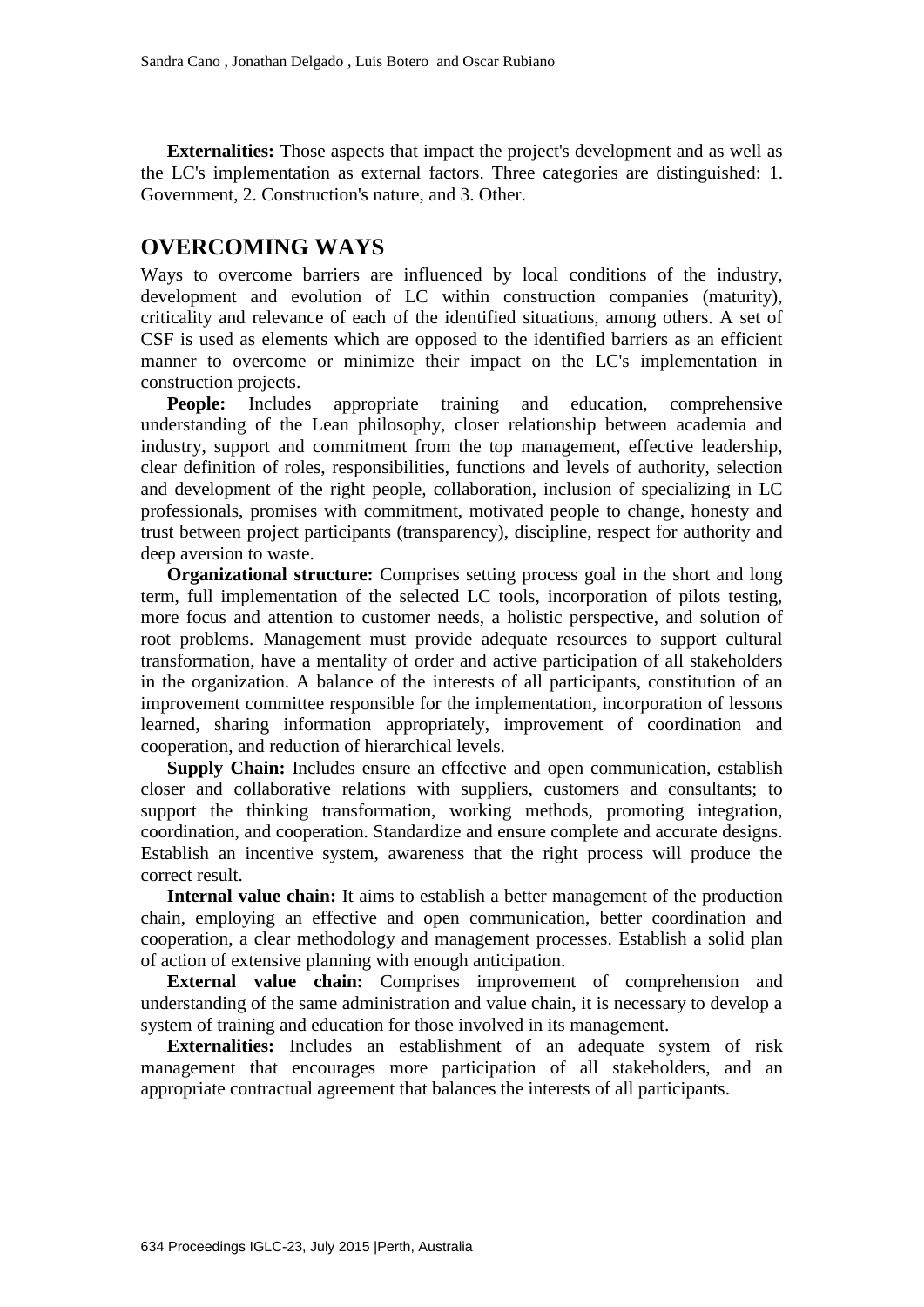# **EXPLORATORY PILOT CONTEXT**

A sample of 26 Colombian companies was studied. The LC's heads of the organizations were interviewed through personal meetings. The respondents work in organizations carrying out construction projects in the major Colombian cities, and have experience in implementing LC between 1 and 10 years. The built and applied instrument for data collection was an interview based on an exploratory survey conducive to know the process of implementing Lean in the organization. The objective was to identify problems or barriers encountered in this process, to determine the critical factors for successful implementation of LC, and to collect the final recommendations about the implementation process by interviewed. This instrument was validated through the evaluation by a panel of experts, who contributed to determine the final survey items which would lead to concise results. With the interviews it was able to identify a list of barriers and success factors in the Colombian context, and thus the common elements were related and analyzed with the list which was collected in the literature review.

From this exploratory test, it was identified that 56% of the barriers and 68% of the CSF of the list of obtained factors from literature, are presented in Colombian construction companies. In the local context were identified other barriers and CSF that have not been reported in the literature, some of them associated with the current conditions of the construction sector in Colombia. These are:

**Barriers:** 1. Difficulty in having appropriate people for LC's application. 2. Lack of identification and control of waste. 3. The results are not fast, and often only partially visible. 4. Poverty and social problems. 5. The own informality of local industry. 6. Lack of self-esteem and initiative on the part of individuals.

**Success factors:** 1. Making decisions in teams, collectivity. 2. Provision of capable and trained contractors in LC fundamental aspects in consistent with their field of work. 3. Reduction of labor turnover at all hierarchical levels - Continuity of workforce in projects. 4. Improvement of life's quality of workers. 5. Establishment of a continuous process of measuring losses. 6. Socialization, for the sector companies, of the individual results of the LC's application. 7. Destination of time to think and plan. 8. Generation of confidence in the philosophy and the principles. 9. Persistence in cleaning and order. 10. Work in the formality of the construction guild.

# **CRITICALITY ANALYSIS**

Based on the gathered information, it was performed a descriptive exploratory analysis of the data, extracting the most significant and influential barriers and CSF in the projects and organizations. To identify relationships between the analyzed variables, some tools such as a cause-effect matrix and the MIC MAC structural analysis method were used, which are presented in the following subsection. The statistical treatment, to which were submitted the answers given by the respondents in the sample of visited companies in this investigation, led to obtain clear results that show not only the state in the maturity of the application of LC in companies of the Colombian context, but also the criticality of the identified factors, from a rigorous study of causalities and influences between them.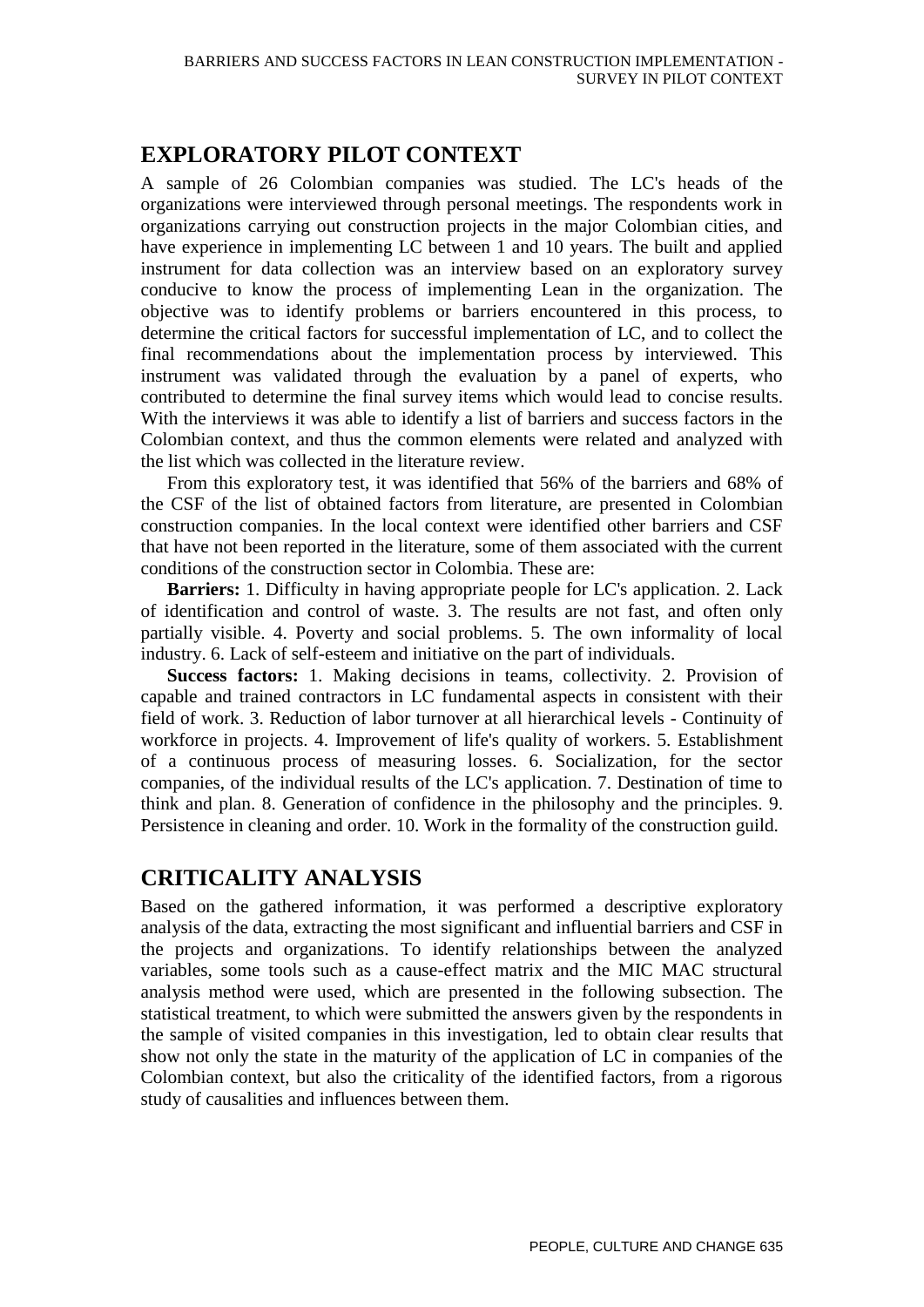#### **CAUSE-EFFECT MATRIX**

The level of criticality or relevance of the obtained factors was determined from a cause-effect matrix, establishing causal relationships between the CSF and the barriers. In the top row of the matrix are aligned the outputs (the 110 barriers). In the left column are registered the inputs (the 51 CSF) (Hernandez and Reyes, 2007). To each output is given a priority factor, which is calculated with the frequency of each element in both contexts (identified in the literature and in the Colombian companies), the most frequent element is assigned with the highest priority factor (9 for the most frequent and 1 for the less frequent).

The matrix was completed by evaluating the relationship of each input with each output: if the input variable has no effect on the output variable was evaluated with zero (0), if the input variable has a small effect on the output variable was assigned with one (1), and thus, if the effect increases it might reach an assessment of ten (10) if the input variable drastically affected the output variable.

With the completed matrix the criticality is calculated by multiplying the relation values for priority factors. It estimated the total sum for each input and each output. Finally the cause-effect matrix is completed with all calculations, highlighting the most critical inputs and outputs based on the relationship among them and the priority factors. According to the score, the 10 most critical barriers and the 10 most critical success factors are listed below:

**Critical barriers:** 1. Cultural problems; 2. Lack of participation and integration of all stakeholders; 3. Lack of knowledge, understanding and awareness of Lean; 4. Resistance to change by managers; 5. Dichotomy design - construction; 6. Resistance to change by workers; 7. LC insufficient training; 8. poor and inadequate planning; 9. Lack of proper attitude; 10. Lack of commitment of continuous work.

**Critical success factors:** 1. Participation of all stakeholders; 2. Better coordination and cooperation; 3. Overcoming resistance to cultural change; 4. Change in the mindset of employees; 5. Motivated people to change; 6. Teamwork; 7. Development and selection of the right people; 8. Honesty and trust among participants - transparency; 9. Effective Leadership; 10. Training and appropriate education.

#### **STRUCTURAL ANALYSIS**

MIC MAC is a technical tool to describe a system using a matrix that connects components (Guzman, et al., 2005). It allows examining and identifying influential and dependent variables of the study. The MIC MAC structural analysis method is used to raise questions and make a collective reflection of the study group, reducing the complexity of the system to specific points, helping to identify the most influential and the most dependent variables.

#### **Crossed-impact matrix and motricity – dependency analysis**

For structural analysis are considered the factors with a high level of importance, relevance, or criticality which were identified in the cause-effect matrix; to establish what and how the influence and dependence of each critical variable is. For the analysis of motricity - dependency it is necessary to build a crossed impact matrix with double entry, one for the 10 critical barriers and other for the 10 CSF. In this matrix was analyzed the dependence of each variable, with respect to the others, from left to right and the motricity from top to bottom. This relationship is evaluated with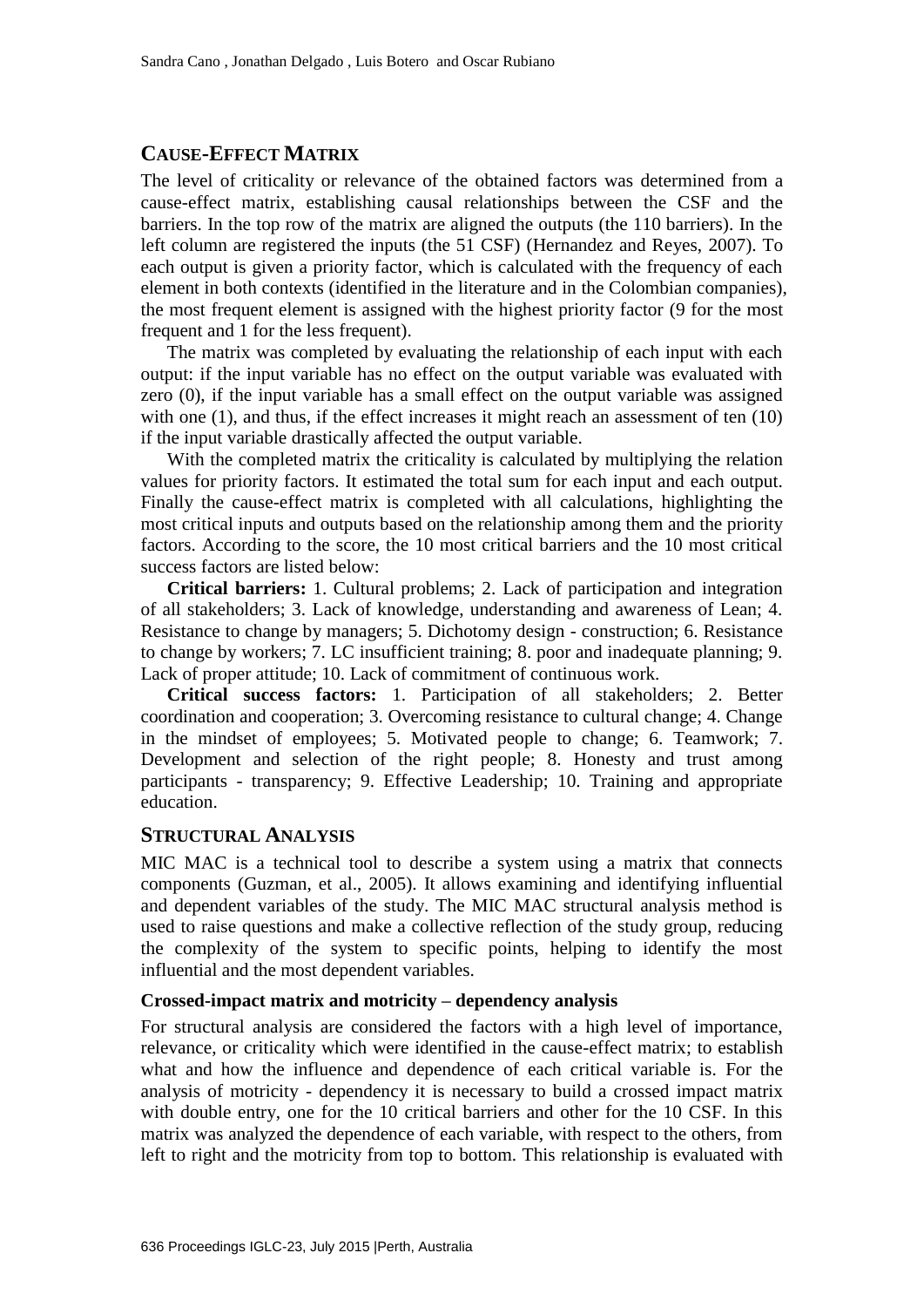three when the degree or level of dependence or influence is high, with two if that level is moderate, with one if it is low, and zero if there is no dependence or influence. Finally the values in each row are added to determine the dependence of each factor (d) and the values of each column are added to determine their level of influence (m). With those totals, the percentage of dependence and influence can be obtained for each variable, which are shown below.

**Barriers:** lack of participation, integration and interest of all stakeholders is the most dependent barrier (19.8%), followed by poor planning (16.5%). On the other hand the less dependent barrier is insufficient training (1.1%), followed by lack of understanding and knowledge Lean (5.5%) and dichotomy design - construction (5.5%). Lack of proper human attitude and cultural problems are the most influential barriers (16.5%), followed by resistance to change by managers (14.3%). On the other hand the less influential critical barrier is poor and inadequate planning (3.3%), followed by the dichotomy design - construction (5.5%).

**CSF:** participation of all stakeholders and motivated people to change are the most dependent success factors (14.7%), followed by teamwork, better coordination and cooperation, and resistance to change by managers (13.8%). On the other hand the less dependent CSF is appropriate training (1.7%), followed by the development and selection of the right people (3.4%). In regard to motricity or influence effective leadership is the most influential CSF (15.5%), followed by development and selection the right people and change in the mindset of employees (12.9%). On the other hand the less influential critical factor of success is better coordination and cooperation (3.4%), followed by motivated people to change (6%).

Then appear four types of variables and are sorted to identify the essential ones or keys in the system: **Zone 1.** When the variables have low motricity and are little dependent: variables are little influenced by the others that constitute the system, they exert little influence on the other variables. **Zone 2.** When the variables have low motricity and are very dependent: variables are strongly influenced by the others that make up the system; they offer little influence on other variables. They are called outcome variables. **Zone 3.**When the variables have high motricity and are little dependent: variables exert strong influence on the others that make up the system, but they can be slightly affected. They are called independent or conditions variables; or variables of the power area. **Zone 4.** When the variables have high motricity and are very dependent: variables exert strong influence on the others that constitute the system; they are very influenced by other variables. They are called random variables or variables of the conflict zone. They are influenced by the conditioning variables and influence on outcome variables.

It is necessary to graph each of the analyzed critical factors in a motricity vs. dependence chart, with the previously obtained data in the crossed impact matrix, to determine in which zone they are located. In the Figure 1 are positioned each of the 10 critical barriers according to their respective values of influence and dependence. Similarly the 10 CSF are located in the Figure 2.

Barriers located in zones 3 and 4 are very critical (Zone 3: 1. Cultural problems; 3. Lack of knowledge, understanding and awareness of Lean; 4. Resistance to change by managers; and 6. Resistance to change by workers. Zone 4: 9. Lack of proper attitude), because they have high influence on the other barriers, and that fact could have a major negative impact on the Lean implementation; especially the more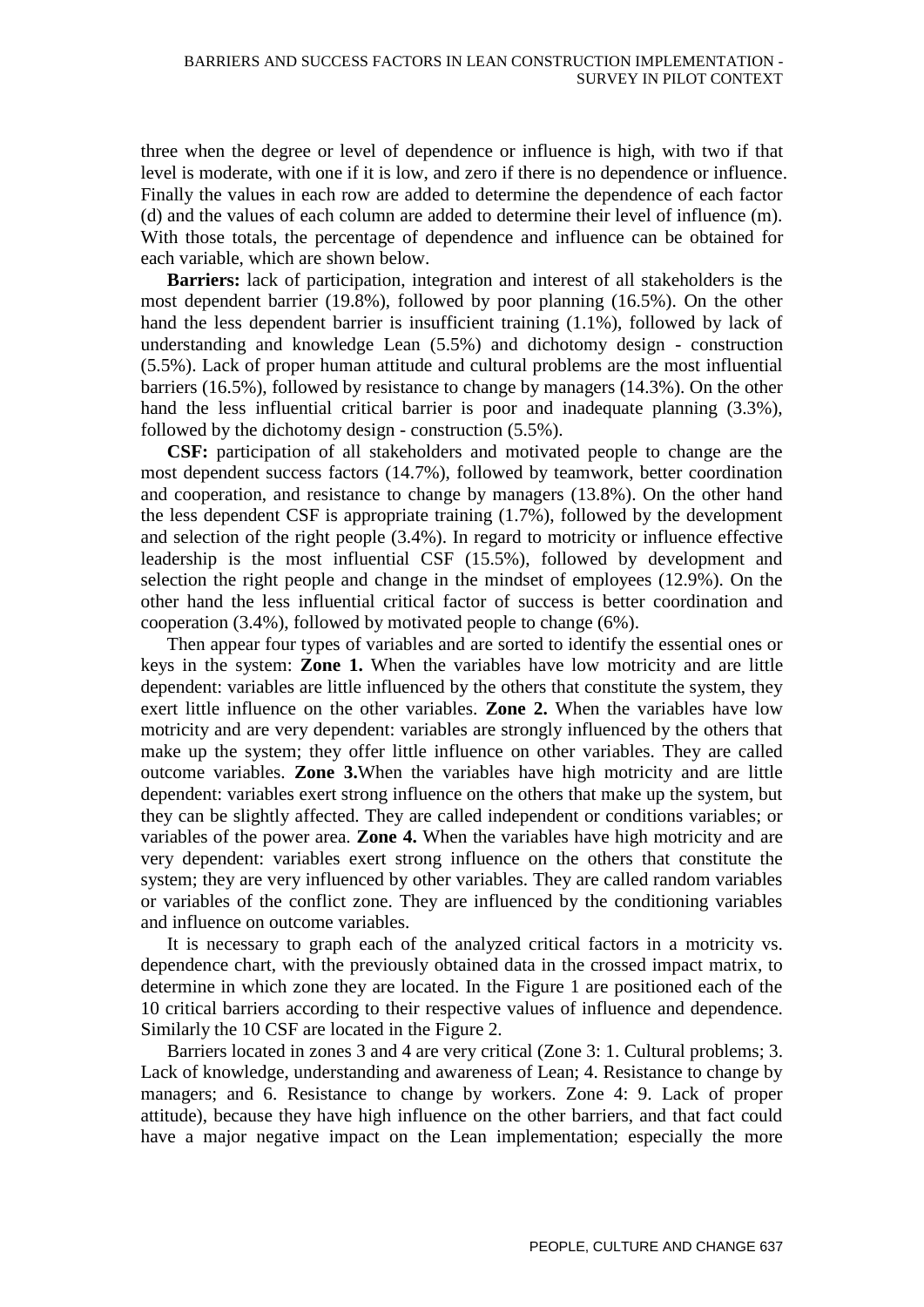independent variables (Zone 3, higher criticality). Barriers in zones 1 and 2 are not so critical over the others, because they present little influence.

The success factors most critical, namely, most important to increase the possibility of success in the Lean philosophy implementation, are the numbers 1, 3, 4, 7, 8, 9, and 10 (Zone 3: 7. Development and selection of the right people; 8. Honesty and trust among participants - transparency; 9. Effective leadership; 10. Training and appropriate education. Zone 4: 1. Participation of all stakeholders; 3. Overcoming resistance to cultural change; 4. Change in the mindset of employees), because they are located in zones 3 and 4 (although the ones in the area 3 could be the most critical).

This final map of criticality of the barriers and CSF, defines more clearly the target factors that guide the efforts and prioritize actions for efficient progress in the implementation of LC in construction systems in the Colombian context.



*Figure 1: Graph of Motricity vs. Dependence of the 10 critical barriers. Enumerations correspond to the barriers identified in the cause-effect matrix (Source: own authorship).*



*Figure 2: Graph of Motricity vs. Dependence of the 10 CSF. Enumerations correspond to the CSF identified in the cause-effect matrix (Source: own authorship).*

#### **CONCLUSIONS**

Prior to the LC's implementation, knowing this wide set of barriers, it is advisable to provide a way to prevent their occurrence or mitigate their impact, based on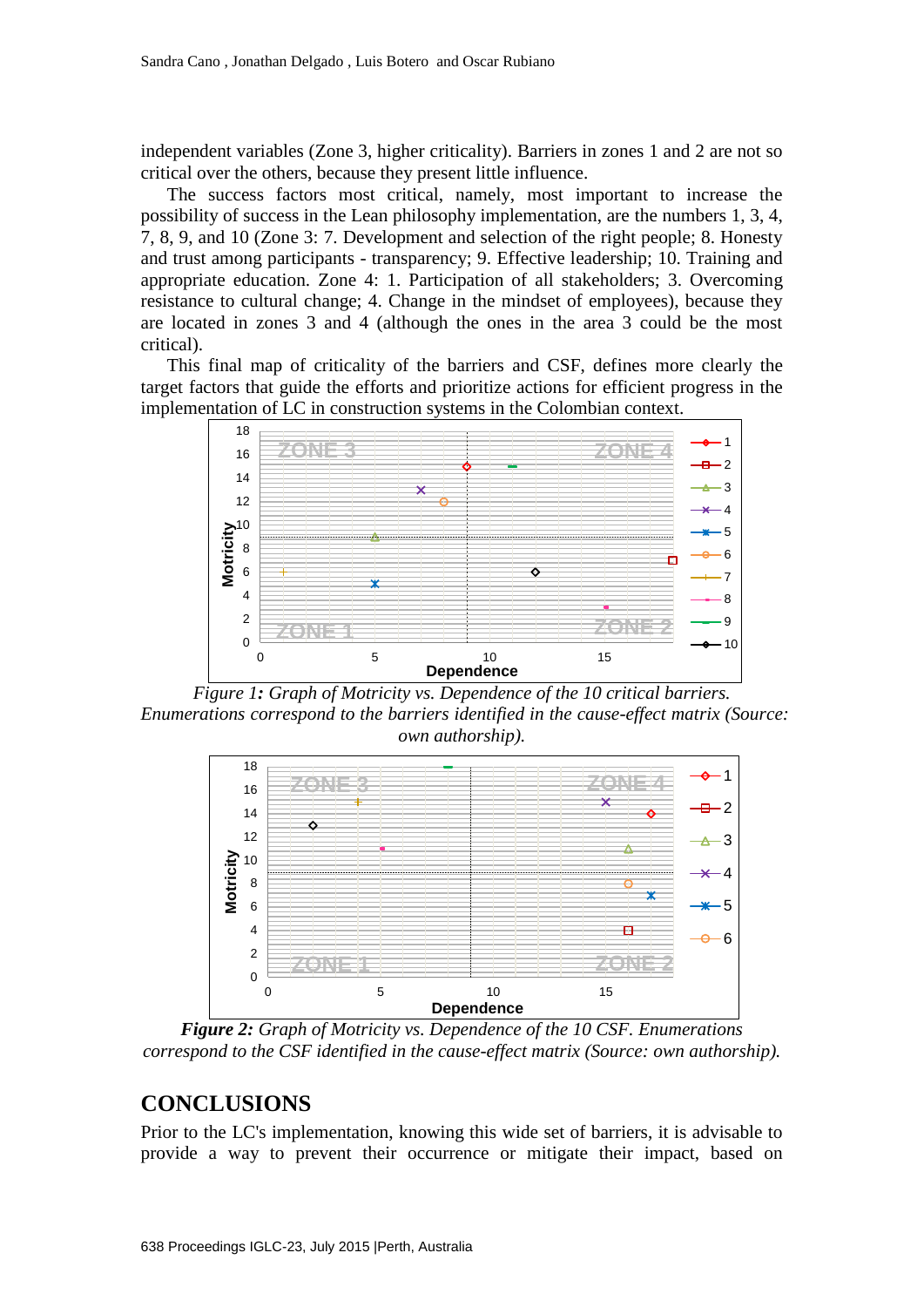knowledge of the CSF to strengthen the LC's application. After the criticality analysis of the factors in the cause-effect matrix and the results in the MIC MAC analysis, it was identified that the most important and influential barrier is related to cultural problems and the most influential CSF is the development and selection of the right people. Two success factors were identified by several companies, showing their importance in the Colombian context and based on the local conditions: "reduction of turnover or continuity in the workforce" and "socialization of the results of the LC application". In the perspective of future works, this study can be extended to identify structural aspects to assess maturity in the LC application in construction projects.

# **ACKNOWLEDGMENTS**

The authors express their gratefulness to construction companies who attended the interview and for their willingness to achieve the purpose of it.

# **REFERENCES**

- Abdullah, S., Razak, A.A., Bakar, A., Hassan, A. and Sarrazin, I., 2009. *Towards producing best practice in the Malaysian Construction Industry: The barriers in implementing the Lean Construction Approach.* Universiti Sains Malaysia, Malaysia.
- Ahiakwo, O., Oloke, D., Suresh, S. and Khatib, J., 2012. A critical review of the potential for the implementation of Lean in the Nigerian Building Industry. In: *Proc*. *4th West Africa Built Environment Research (WABER) Conference*. Abuja, Nigeria, Jul 24-26.
- Alarcón, L.F. and Diethelm, S., 2001. Organizing to introduce Lean practices in Construction Companies. In: *Proc*. *9th Ann. Conf. of the Int'l. Group for Lean Construction.* Singapore, Aug. 6-8.
- Alarcón, L.F. and Seguel, L., 2002. Developing incentive strategies for implementation of lean construction. In: *Proc*. *10th Ann. Conf. of the Int'l. Group for Lean Construction*. Gramado, Brazil, Aug 6-8.
- Alarcón, L.F., Diethelm, S., Rojo, O. and Calderon, R., 2005. Assessing the impacts of implementing lean construction. In: *Proc*. *13th Ann. Conf. of the Int'l. Group for Lean Construction*. Sydney, Australia, Jul 19-21.
- Alinaitwe, H.M., 2009. Prioritising lean construction barriers in Uganda's construction industry. *Journal of Construction in Developing Countries*, 14(1), pp.15-30.
- Alsehaimi, A., Tzortzopoulos, P. and Koskela, L., 2009. Last planner system: Experiences from pilot implementation in the Middle East. In: *Proc*. *17th Ann. Conf. of the Int'l. Group for Lean Construction*. Taipei, Taiwan, Jul. 15-17.
- Ayarkwa, J., Agyekum, K., Adinyira, E. and Osei-Asibey, D. 2005. Barriers to successful implementation of lean construction in the Ghanaian building industry. *Journal of Construction*, 5(1), pp. 3-11.
- Ayarkwa, J., Agyekum, K. and Adinyira, E., 2011. Barriers to sustainable implementation of Lean Construction in the Ghanaian building industry. In: *Proc*. *6th Built Environment Conf.* Johannesberg, South Africa, Jul. 31-2**.**
- Bashir, A.M., Suresh, S., Proverbs, D.G. and Gameson, R. 2010. Barriers towards the sustainable implementation of Lean Construction in The United Kingdom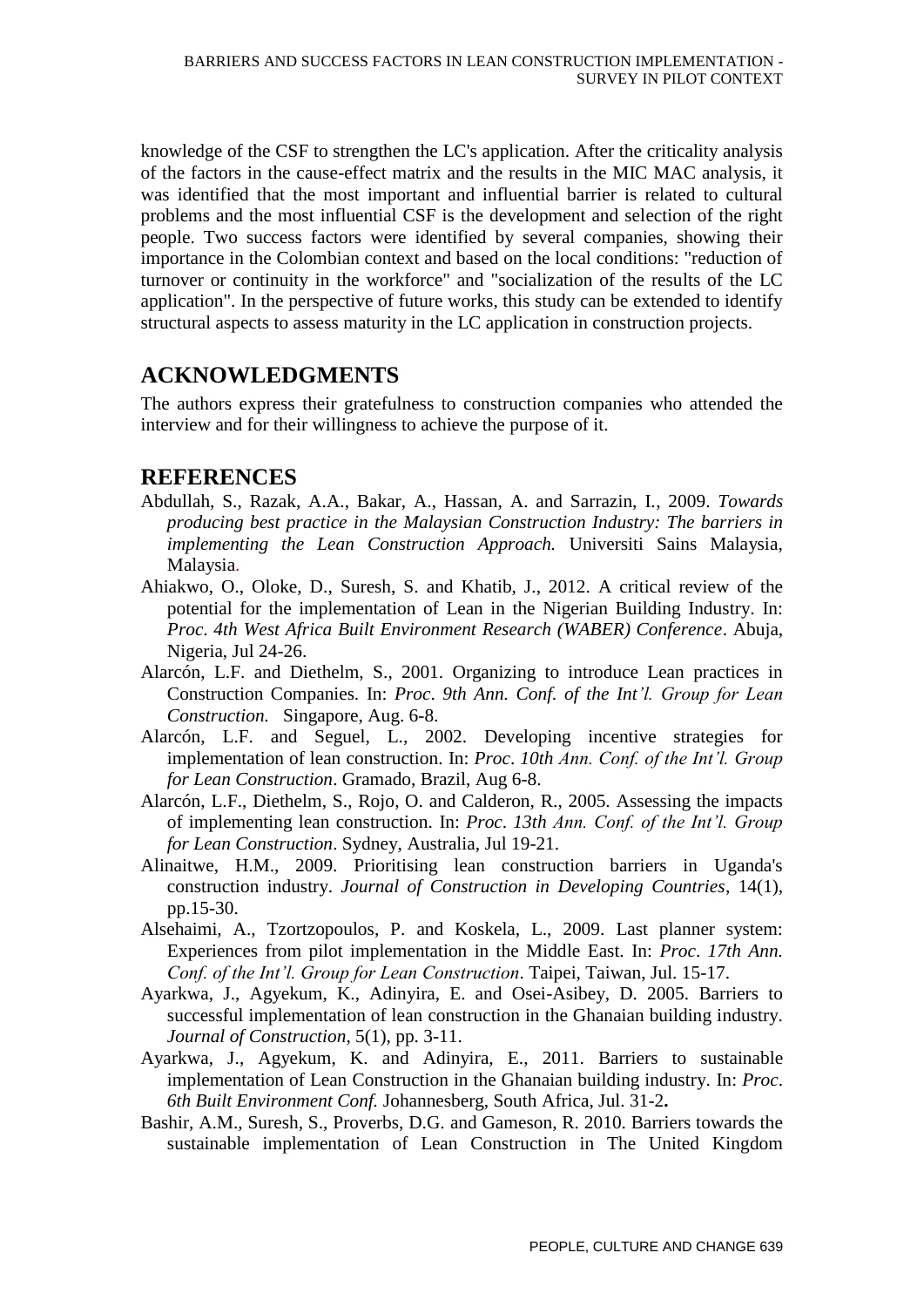construction organisations. In: *Proc*. *ARCOM Doctoral Workshop on Sustainability Strategies in Construction*. University of Wolverhampton, UK, **Jun 25**.

- Cerveró-Romero, F., Napolitano, P., Reyes, E. and Teran, L. 2013. Last Planner System and lean approach process: Experiences from Implementation in Mexico. In: *Proc*. *21st Ann. Conf. of the Int'l. Group for Lean Construction*. Fortaleza, Brazil, Aug. 31-2
- Dulaimi, M.F. and Tanamas, C., 2001. The principles and applications of lean construction in Singapore. In: *Proc*. *9th Ann. Conf. of the Int'l. Group for Lean Construction*. Singapore, Aug. 6-8.
- Gherbal, N., Shibni, S., Sidani, M. and Sagoo, A., 2012. Critical success factors of implementing Total Quality Management in Libyan organisations. In: *Proc*. *of the International Conf. on Industrial Engineering and Operations Management*. Istanbul, Turkey, July.
- Guzmán, A., Malaver, M.N. and Rivera, H.A., 2005. *Análisis estructural. Técnica de la prospectiva.* Universidad del Rosario. Facultad de Administración, Bogotá.
- Hamzeh, F.R., 2009. *Improving construction workflow-The role of production planning and control.* University of California, Berkeley.
- Haupt, T.C. and Whiteman, D.E., 2004. Inhibiting factors of implementing total quality management on construction sites. *The TQM magazine*, 16(1), pp.166-173.
- Hernández, H. and Reyes, P.A., 2007. *Matriz de Causa Efecto.* Septiembre de 2007.
- Jeni, A., Luthfi, M. and Akasah, Z.A., 2013. *Implementation of lean construction concept among contractors in Malaysia.* Faculty of Engineering Technology, Universiti Tun Hussein Onn, Malaysia.
- Johansen, E. and Walter, L., 2007. Lean construction: Prospects for the German construction industry. *Lean Construction Journal,* 3(1), pp. 19-32.
- Khanh, H.D. and Kim, S.Y., 2013. Barriers of Last Planner System: A Survey in Vietnam Construction Industry. *KICEM Journal of Construction Engineering and Project Management,* 1, pp. 5-11.
- Kim, D. and Park, H.S., 2006. Innovative construction management method: Assessment of lean construction implementation. *KSCE journal of Civil Engineering,* 10 (6), pp. 381-388.
- Marhani, M.A., Jaapar, A., Bari, N.A.A. and Zawawi, M., 2013. Sustainability Through Lean Construction Approach: A Literature Review. *Procedia-Social and Behavioral Sciences*, 101, pp. 90-99.
- Olatunji, J.O., 2008. *Lean - in - Nigerian Construction: State, Barriers, Strategies and "Go-to-Gemba" Approach.* University of Lagos, Akoka, Lagos, Nigeria.
- Pekuri, A., Herrala, M., Aapaoja, A. and Haapasalo, H., 2012. Applying Lean in construction–cornerstones for implementation. In: *Proc*. *20th Ann. Conf. of the Int'l. Group for Lean Construction*. San Diego CA, Jul. 18-20.
- Pheng, L.S. and Shang, G., 2011. The application of the just-in-time philosophy in the Chinese construction industry. *Journal of Construction in Developing Countries*, 16(1), pp. 91-111.
- Sarhan, S. and Fox, A., 2013. Barriers to Implementing Lean Construction in the UK Construction Industry. *The Built & Human Environment Review*, 6.